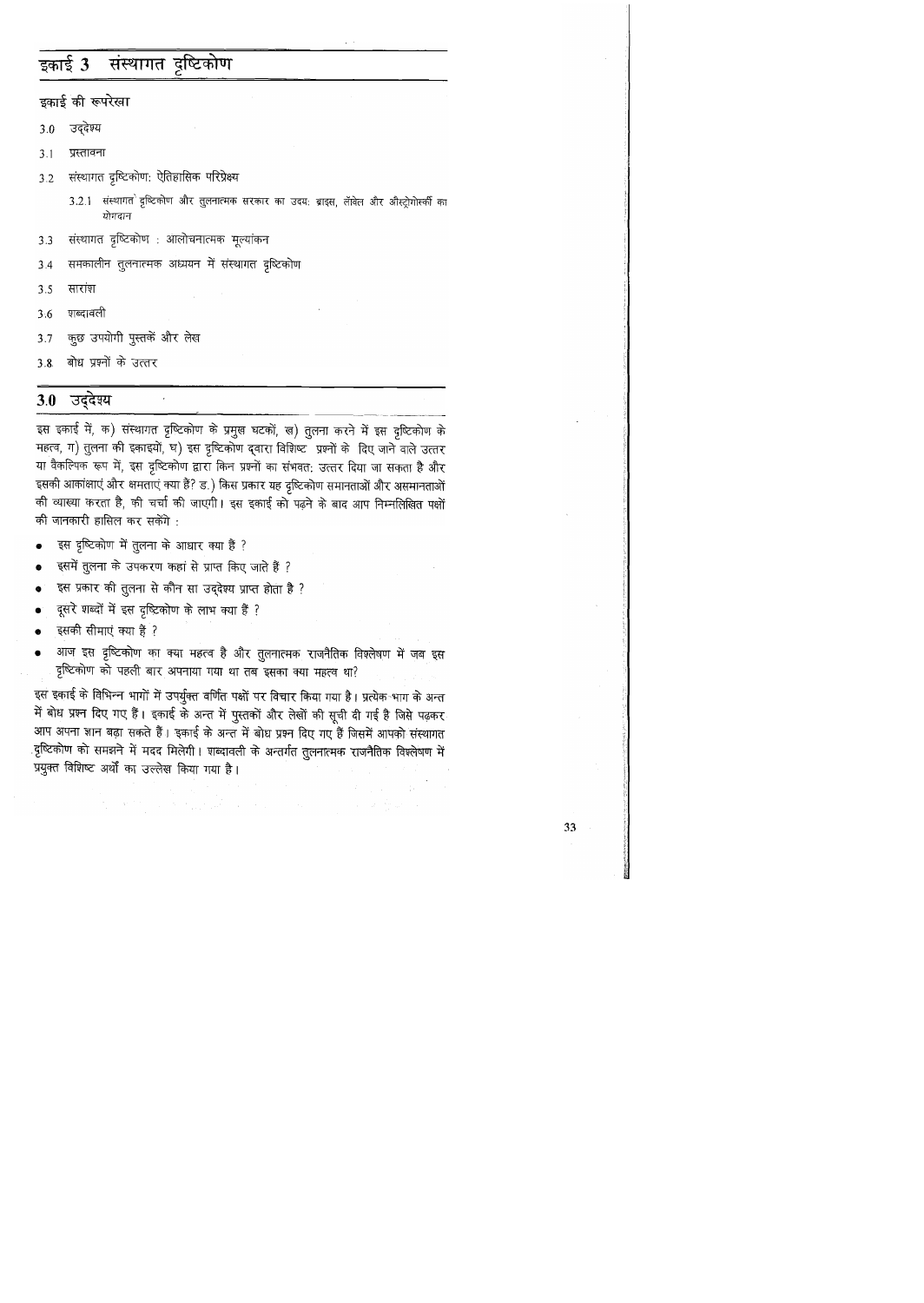### 3.1 प्रस्तावना

तुलनात्मक राजनैतिक विश्लेषण के संस्थागत दृष्टिकोण द्वारा संस्थाओं का तुलनात्मक अध्ययन किया जाता है। इसलिए इस अध्ययन की प्रकृति (तुलनात्मक) और विषयवस्तु (संस्थाएं) बिलकुल स्पष्ट है। उदाहरण के लिए यदि किसी को संसदीय प्रजातंत्रों में ऊपरी सदन के सापेक्षिक महत्व का अध्ययन करना है तो वह विभिन्न संसदीय प्रजातंत्रों में ऊपरी सदन का अध्ययन करेगा (जैसे भारत में राज्य सभा और यूनाइटेड किंगडम में हाउस ऑफ लार्ड) और प्रत्येक मामले में उनके सापेक्षिक महत्व का मूल्यांकन करेगा। उसके बाद इन संस्थाओं के तुलनात्मक अध्ययन के आधार पर संसदीय प्रजातंत्र में उनकी उपयोगिता और प्रासंगिकता से संबंधित सामान्यकृत निष्कर्ष और व्याख्या प्रस्तुत की जाएगी। जैर्से - संसद के ऊपरी सदन के संघटन में प्रतिनिधिकता का अभाव है या ऊपरी सदन की वंशानुकम प्रवृत्ति विधायिका की प्रजातांत्रिक प्रकृति पर आघात करती है। ऐतिहासिक परिप्रेक्ष्य में भी संसद के ऊपरी सदन का अध्ययन किया जा सकता है। उदाहरणस्वरूप यह देखने के लिए कि यूनाइटेड किंगडम में हाउस ऑफ लार्ड में वंशानुकृम क्यों चलता आ रहा है, यूनाइटेड किंगडम में संसद के दोनों सदनों के विकास के विभिन्न संदर्भो (सामाजिक और आर्थिक) का परीक्षण किया जा सकता है। इसी संदर्भ में इसके अनुवांशिक स्वरूप को समाप्त किए जाने वाले मौजूदा प्रयासों को भी समझा जा सकता है ।

लम्बे समय तक तुलनात्मक राजनैतिक विश्लेषण का संबंध मुख्य रूप से संस्थाओं के तुलनात्मक अध्ययन से रहा है। वस्तुत: यह कहा जा सकता है कि तुलनात्मक राजनैतिक विश्लेषण की शुरुआत संस्थाओं के अध्ययन के साथ ही हुई थी। इसलिए यदि किसी को अध्ययन की एक शाखा के रूप में तुलनात्मक राजनीति का विकास दर्शाना हो और यह देखना हो कि तुलनात्मक विधि की शुरुआत कहां से हुई थी तो उसके लिए उसे संस्थाओं का अध्ययन करना होगा। संस्थाओं के अध्ययन के दौरान न केवल तुलनात्मक अध्ययन की शुरुआत हुई बल्कि 1950 के दशक तक यह कमोबेश तुलनात्मक राजनीति में एक प्रमुख दृष्टिकोण बना रहा। इसलिए यह कहा जा सकता है कि परम्परागत रूप से तुलनात्मक राजनैतिक विश्लेषण संस्थाओं के अध्ययन तक सीमित था। इसमें इन संस्थाओं द्वारा शक्ति के बंटवारे के विभिन्न तरीकों और विभिन्न स्तरों के बीच के संबंध और सरकार के अंगों का भी अध्ययन किया जाता है।

प्लेटो के आदर्श राज्य गणतंत्र की दार्शनिक खोज के साथ संभवत: संस्थाओं के इतिहास की शुरुआत होती है। अगले भाग में हम संस्थागत दृष्टिकोण के ऐतिहासिक विकास पर दृष्टि डालने जा रहे हैं। चूंकि यहां हम तुलनात्मक राजनैतिक विश्लेषण के संदर्भ में मुख्य रूप से इस दृष्टिकोण का अध्ययन करने जा रहे हैं इसलिए हम इस बात पर अपना ध्यान केंद्रित रखेंगे कि किस समय और कैसे संस्थागत दृष्टिकोण का स्वरूप तुलनात्मक हो गया। इस पर विचार करने से पहले हम संस्थागत दृष्टिकोण की महत्वपूर्ण विशेषताओं की चर्चा करेंगे और अन्य दृष्टिकोणों जैसे राजनैतिक व्यवस्था दृष्टिकोण, राजनैतिक अर्थव्यवस्था दृष्टिकोण आदि से इसका अन्तर स्पष्ट करेंगे। आमतौर पर यह माना जाता है कि किसी भी दृष्टिकोण का किसी समस्या के जांच पड़ताल का संबंध उसकी : क) विषय-वस्तु (क्या अध्ययन करना है), ख) शब्दावली (उपकरण या भाषा), और ग) राजनैतिक दृष्टिकोणों के चुनाव (इसी से पता चलता है कि जांच पड़ताल का दिशा पर उद्देश्य क्या है) से निर्धारित होता है। यदि इन तीन बिंदुओं के आधार पर संस्थागत दृष्टिकोण की विशेषताओं पर विचार किया जाए तो निम्नलिखित बातें सामने आएंगी। क) सरकार की संस्थाओं के अध्ययन के प्रति इसका सरोकार और सत्ता के वितरण की प्रकृति जैसे, संविधान, सरकार की कानूनी-औपचारिक संस्थाएं, ख) इसकी कानूनी और उलझी तथा अस्पष्ट शब्दावली तथा 'आदर्श राज्य' और 'अच्छी व्यवस्था' जैसे अमूर्त शब्दों और शर्तों का ऐतिहासिक प्रयोग, ग) दार्शनिक, ऐतिहासिक या कानूनी दृष्टिकोण।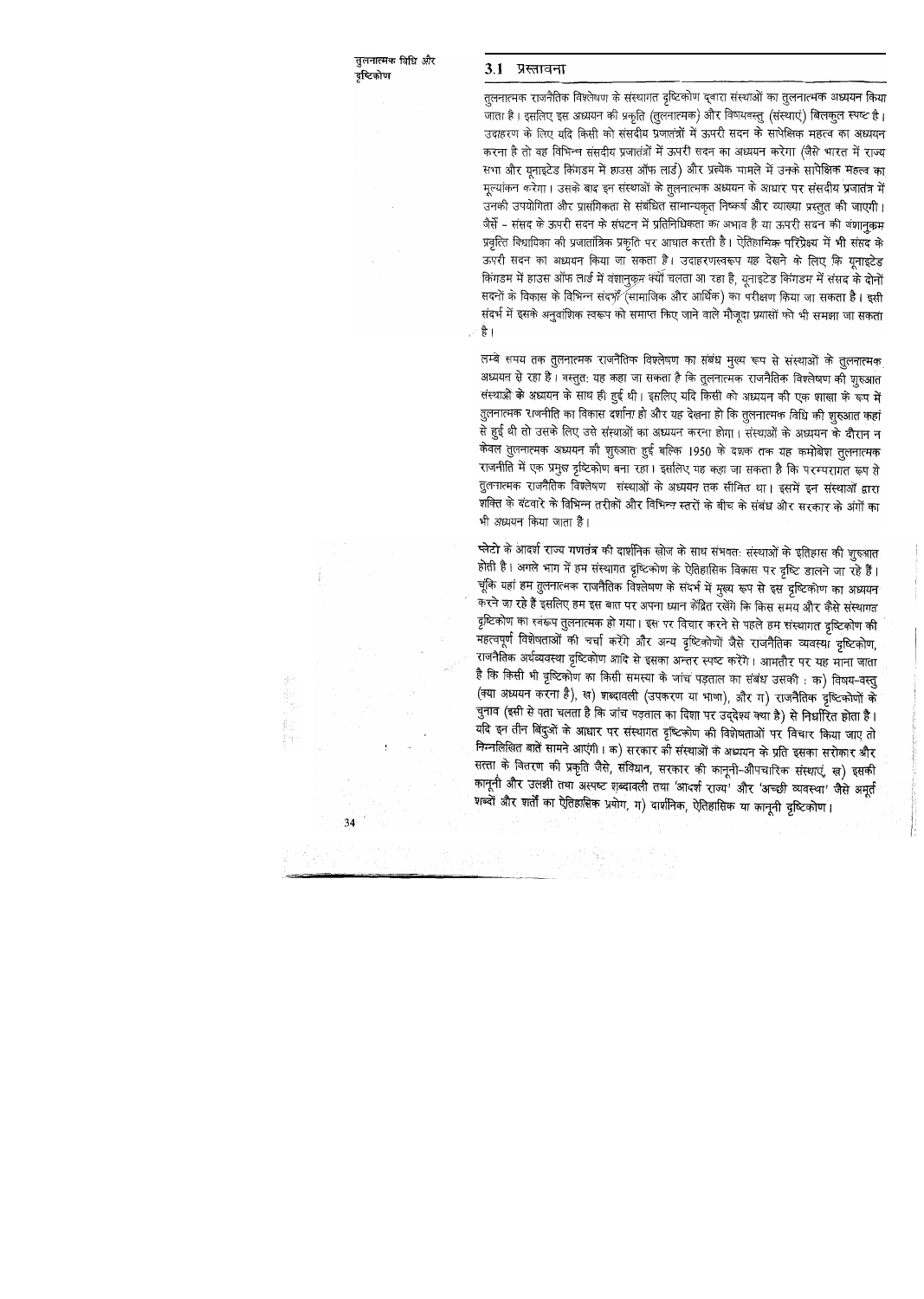जातीय केंद्रियता इस दृष्टिकोण की एक प्रमुख विशेषता है। तुलनात्मक राजनीति में संस्थागत दृष्टिकोण के अन्तर्गत प्रमुख रूप से पश्चिमी देशों की सरकारों और संस्थाओं का अध्ययन किया .<br>गया। इस प्रकार इस दृष्टिकोण के द्वारा पश्चिमी उदारवादी जनतांत्रिक संस्थाओं में इसकी अप्रत्यक्ष आस्था व्यक्त होती है। इस दृष्टिकोण के अनुसार पश्चिमी उदारवादी प्रजातंत्र सरकार का सर्वोत्तम स्वरूप है। सरकार के इस स्वरूप को 'सार्वभौम', 'मानक' माना जाता है। पश्चिमी उदारवादी प्रजातंत्र की इस 'सार्वभौम' विशेषता के अनुसार सरकार का यह स्वरूप न केवल उत्तम है बल्कि इसे सभी जगहों पर लागू किया जा सकता है। पश्चिमी उदारवादी प्रजातंत्र की 'मानकता' इसी सोच का परिणाम है। यह सरकार चलाने का सार्वभौम तरीका है और उदारवादी प्रजातंत्र उत्तम सरकार का रूप है जिसे सभी जगह अपनाया जाना चाहिए। परंतु इस उदारवादी प्रजातंत्र ने अपने हित में कुछ अपवाद भी रखे। उपनिवेशों में शासन करते वक्त औपनिवेशिक शक्तियां उदारवादी प्रजातंत्र के सिद्धांत को भूल गईं। उपनिवेशों के लिए उन्होंने अलग सिद्धांत बनाया : क) उदारवादी प्रजातंत्र की संस्थाओं का जन्म पश्चिम में हुआ है और वहीं वे कारगर सिद्ध हो सकती हैं, ख) गैर पश्चिमी देश प्रजातांत्रिक स्वशासन के अनुकूल नहीं है और इसके लिए उन्हें पश्चिमी साम्राज्यवादी शासन के अन्तर्गत प्रशिक्षित करना आवश्यक है।

### बोध प्रश्न 1

नोट: i) नीचे दिए गए स्थान में अपना उत्तर लिखिए।

ii) इकाई के अंत में दिए उत्तरों से अपने उत्तरों का मिलान कीजिए।

1) संस्थागत दृष्टिकोण से आप क्या समझते हैं ?

2) इसकी प्रमुख विशेषताएं क्या हैं ?

## 3.2 संस्थागत दृष्टिकोण: ऐतिहासिक परिप्रेक्ष्य

सरकारों का तुलनात्मक अध्ययन संभवत: सबसे पहले अरस्तू ने किया था जिसने यूनान के शहर-राज्यों के संविधानों और प्रथाओं का अध्ययन किया था। तथाकथित 'बर्बर' राज्यों की राजनीति से उनका वैषम्य दिखाते हुए अरस्तू ने सरकारों का वर्गीकरण प्रस्तुत किया और उन्हें राजतंत्र, कुलीनतंत्र, प्रजातंत्र के रूप में विभाजित किया तथा इन 'आदर्श' सरकारों और उनके 'भ्रष्ट' रूपों का अंतर स्पष्ट किया। इस दौरान तुलनात्मक राजनीति के अध्ययन के तौर पर तथ्यों और मूल्यों के अंत:संबंध पर बल दिया गया। इस समय संस्थानों के अध्ययन में सरकार के 'सिद्धांत और व्यवहार' का विश्लेषण करने की कोशिश नहीं की गई। जेम्स ब्राइस ने उन्नीसवीं शताब्दी के

संस्थागत दृष्टिकोण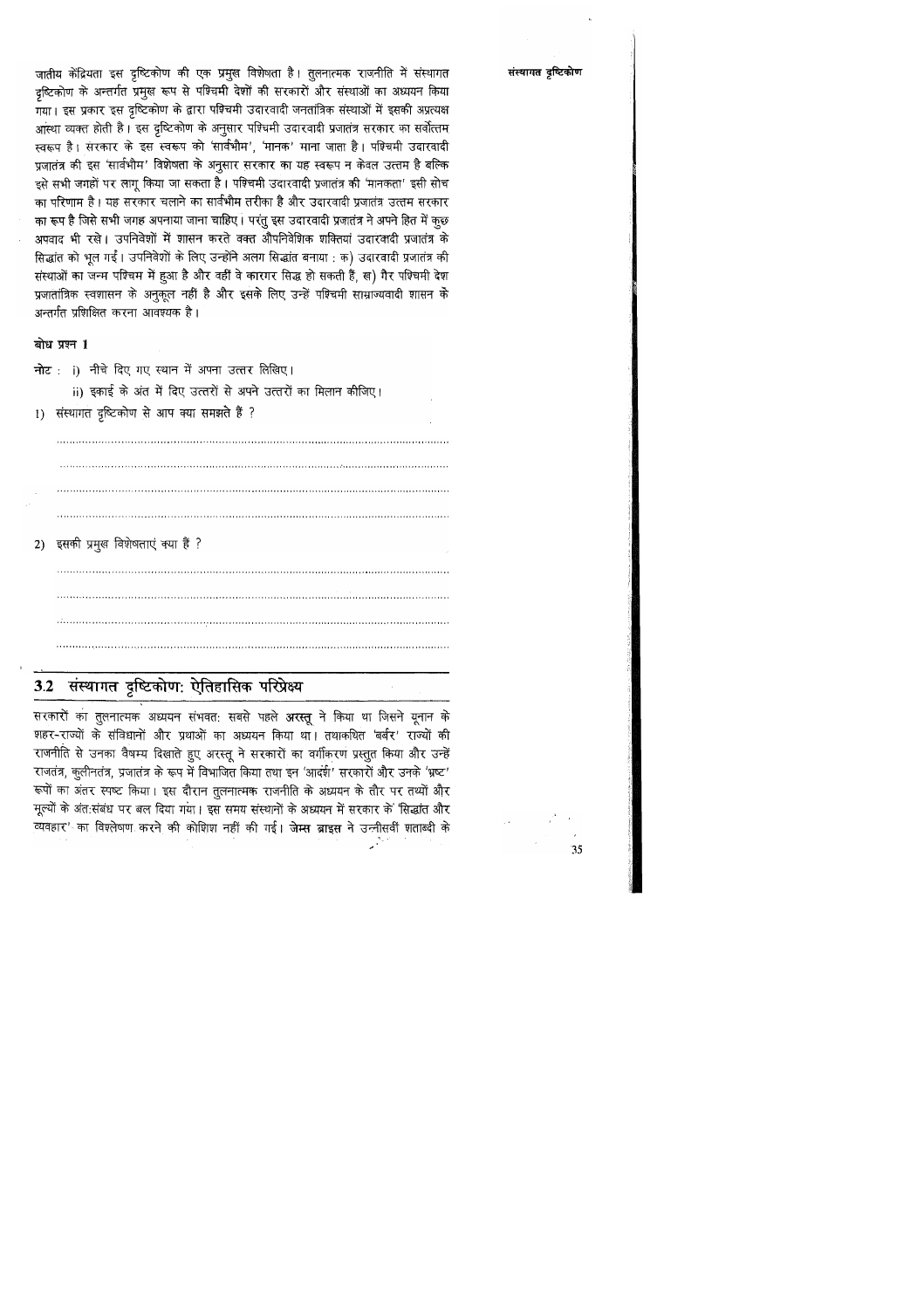उत्तरार्द्ध में इसी विश्लेषण पर जोर दिया था जिसकी चर्चा हम आगे करेंगे। इस समय 'आदर्श' राज्यों और सरकार के प्रकारों की खोज की ओर ज्यादा झुकाव था। दूसरे शब्दों में इस समय अटकलबाजी पर ज्यादा जोर था यानी क्या होना चाहिए जैसे प्रश्नों पर विचार किया जाता था बजाए इसके कि क्या है या जो है उसका विश्लेषण किया जाए।

सोलहवीं शताब्दी में मैकिएवेली (द प्रिंस) और अठारहवीं शताब्दी के मध्य में मौन्टेस्यकू (द स्पीरिट ऑफ लॉ) ने मौजूदा राज्यों और व्यवस्थाओं के अनुभव आधारित विवरण और तथ्यों की प्रस्तुति पर बल दिया। हालांकि मौन्टेस्यकू के अनुयायी मुख्यत: संवैधानिक वकील थे जो अपने पेशे के कारण ज्यादा ध्यान विषय-वस्तु पर देते थे अर्थात उनका ध्यान सरकार के काम काज के ढंग की अपेक्षा सरकार के ढांचे पर होता था। कई मामलों में, तोक्यूविले ने सरकारों के 'सिद्धांत और व्यवहार' अध्ययन की आधारशिला रखी जो बाद में हुए तुलनात्मक राजनैतिक विश्लेषण में संस्थागत दृष्टिकोण का आधार बना। (इकाई 2: तुलनात्मक अध्ययन और तुलना की विधियां, में तोक्यूविले के अमेरिका और फ्रांसीसी प्रजातंत्रों के अध्ययन को देखें) बागेहोट (द इंगलिश कॉन्टस्टीच्यूशन, 1867) ने ब्रिटिश कैबिनेट का अध्ययन करते हुए उसकी तुलना अमेरिकी कार्यकारी से की। उसके इस अध्ययन से संस्थागत दृष्टिकोण के विकास में काफी मदद मिली। उन्नीसवीं शताब्दी के अंतिम पच्चीस वर्षों में ब्राइस, लॉवेल और ऑस्ट्रोकार्स्की ने संस्थाओं के तुलनात्मक अध्ययन और इसके फलस्वरूप तूलनात्मक सरकारों के विकास के अध्ययन को एक विशिष्ट शाखा के रूप में स्थापित करने में एक महत्वपूर्ण योगदान दिया ।

## 3.2.1 संस्थागत दृष्टिकोण और तुलनात्मक सरकार का उदय: ब्राइस, लॉवेल और ऑस्ट्रोगोर्स्की का योगदान

उन्नीसवीं शताब्दी के अंत और बीसवीं शताब्दी के आरंभ में ब्राइस, लॉवेल और आस्ट्रोगोर्स्की ने संस्थागत दृष्टिकोण की विषय वस्तु और तत्पश्चात तुलनात्मक राजनीति के स्वरूप और क्षेत्र में मूलभूत परिवर्तन कर दिया। उनके योगदानों का मूल्यांकन करते हुए जेन ब्लांडेल लिखते हैं कि ब्राइस और लॉवेल वस्तुत: तुलनात्मक सरकारों के वास्तविक जन्मदाता हैं जो उन्नीसवीं शताब्दी के अंतिम पच्चीस वर्षों में अध्ययन की एक नई शाखा के रूप में विकसित हुई। (देखें जेन ब्लांडेल, द डिसिप्लिन ऑफ पोलिटिक्स, अध्याय 7: मिडल लेवल कम्पैरिजन्स)। अमेरिकन कॉमनवेल्थ (1888) और मॉडर्न डेमोकेसिज (1921) ब्राइस की दो महत्वपूर्ण पुस्तकें हैं। माडर्न डेमोकेसिज में ब्राइस ने जनतंत्र के सिद्धांत पर विचार करते हुए विधायिकाओं की कार्यपद्धति और उनके पतन का परीक्षण किया है। लॉवेल की गवर्नमेंन्ट्स ऐंड पार्टीज इन कांटिनेन्टल यूरोप (1896) और पब्लिक ओपिनियन ऐंड पोपुलर गवर्नमेंट (1913) भी महत्वपूर्ण रचनाएं हैं जिनमें उसने फ्रांस, जर्मनी, स्विटजरलैंड आदि का अलग-अलग अध्ययन किया है। इसके अलावा इन पुस्तकों में जनमत संग्रह और इसके प्रभाव का भी तुलनात्मक अध्ययन किया गया है। ऐसे ही, ऑस्ट्रो**गोर्स्की** की पुस्तक डे**मोकेसी** ऐंड द ऑरगेनाइजेशन ऑफ पॉलिटिकल पार्टीज (1902) भी अपने समय की एक महत्वपूर्ण रचना है जिसमें राजनीतिक दलों के 'जनतांत्रिक' या कुलीनतंत्र' स्वरूप पर विचार-विमर्श किया गया है। अत: यह देखना जरूरी है कि इन रचनाओं ने होनेवाले समय में संस्थाओं के अध्ययन को किस तरह आगे बढ़ाया और परिवर्तित किया।

i) सरकारों के सिद्धांत और व्यवहार: पिछले भाग में हमने बताया था कि सरकारों का तुलनात्मक अध्ययन दार्शनिक, अनुमानित या ज्यादातर कानूनी-संवैधानिक रहा है अर्थात या तो इनमें 'आदर्श राज्य' जैसे अमूर्त धारणाओं की चर्चा की गई थी या सरकारों के ढांचों और कानूनी-संवैधानिक <sup>-</sup>बनावट की बात की गई। उदारवादी संवैधानिक सिद्धांत को आधार बनाकर उन्होंने औपचारिक संस्थागत संरचनाओं का अध्ययन किया जिसमें उनकी कानूनी शक्तियों और कार्यों पर बल दिया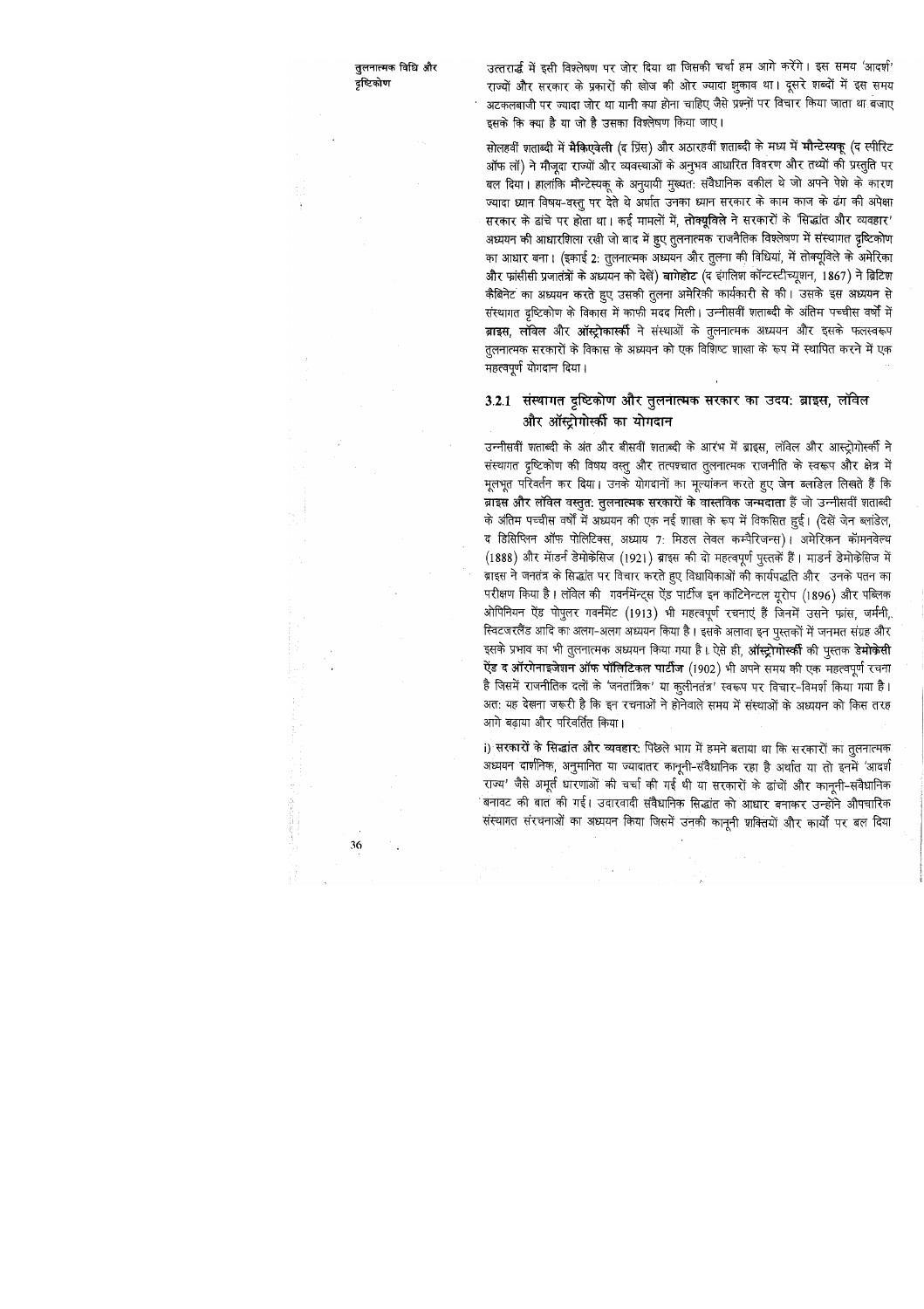### संस्थागत दृष्टिकोण

गया। 'तूलनात्मक सरकार' या 'विदेशी संविधानों' का अध्ययन इसी प्रकार किया गया। इन रचनाओं को विभिन्न देशों में संस्थागत निर्माण के संभ्रांतों के प्रयत्न के रूप में देखा गया। इसी कारण नए आजाद देशों में संस्थाकरण के प्रति रुझान दिखाई देता है। ब्राइस और लॉवेल का मानना है कि मौजुदा अध्ययन अधूरे और पूर्वाग्रहग्रस्त हैं। उनके अनुसार सरकारों के व्यापक अध्ययन के लिए सरकारों के कानूनी-संवैधानिक ढांचों की कार्य पद्धति पर भविष्य में विचार करना चाहिए। वे बल देकर कहते हैं कि इस प्रकार के अध्ययनों में न केवल सैद्धान्तिक आधारों या सरकारों के सन्दर्भों (अर्थात कानूनी- संवैधानिक ढांचा और सरकारी संस्थाएं) पर बल्कि 'सरकार के काम काज के ढंग' पर भी बल दिया जाना चाहिए। वकीलों की तरह केवल उनके संविधानों की बात करना पर्याप्त नहीं है क्योंकि इससे संचालन और उनके कार्यान्वयन में आनेवाली समस्याओं पर बात नहीं हो पाती । दूसरी ओर, सैद्धान्तिक (संवैधानिक) ढांचे के बिना आधार बनाए केवल व्यवहार या काम काज करने के ढंग पर बात करने से वह संदर्भ ही छूट जाएगा जिसके कारण कार्यान्वयन में समस्या आती है। इसीलिए ब्राइस और लॉवेल के तुलनात्मक राजनैतिक विश्लेषण के संस्थागत दृष्टिकोण में 'सरकार के सिद्धांत और व्यवहार' के अध्ययन पर बल दिया गया।

ii) 'तथ्यों' पर बल : इन अध्ययनों का बल सरकारों की कार्य पद्धति के 'तथ्यों' का विश्लेषण कर 'व्यवहार' की जानकारी प्राप्त करनी है। व्यवहार के अध्ययन के लिए तथ्यों को खोजना, इकट्ठा और संचित करना पड़ता है। ब्राइस को इसमें किसी प्रकार का शक नहीं है कि विश्लेषण को तथ्य पर आधारित होना चाहिए। 'तथ्यविहीन विश्लेषण मात्र अटकलबाजी होती है' : 'तथ्य, तथ्य, तथ्य, जब तथ्य मिल जाएं तो हमें उनका विश्लेषण करना चाहिए।' तथ्यों को इकट्ठा करते समय एक बड़ी दिक्कत यह आती है सरकारें अपने काम काज के बारे में सही -सही बताती नहीं है और तथ्यों को छिपाती है। इसलिए तथ्यों का पता लगाना और मुश्किल हो जाता है क्योंकि सरकार और राजनीति अक्सर तथ्य छिपाते हैं या सही स्थिति नहीं स्पष्ट करते। इन बाधाओं के बावजूद राजनैतिक जीवन, दलों, कार्यकारियों, जनमत संग्रहों, विधायिकाओं आदि के लगभग सभी पक्षों के आंकड़े इकट्ठा करने का महत्व कम नहीं होता। हर्मन फाइनर (थ्योरी ऐंड प्रैक्टिस ऑफ मॉडर्न गवर्नमेंट, 1932) और कार्ल फेडरिक (कांस्टीच्यूशनल गवर्नमेंट ऐंड डेमोकेसी, 1932) जैसे बाद के तुलनावादियों ने भी इसके महत्व को सही ठहराया।

iii) तकनीक : तथ्यों की खोज करने के कम में ब्राइस और लॉवेल ने परिमाणात्मक सूचकों का उपयोग किया। उन्होंने यह महसूस किया कि सरकार के अध्ययन में गुणात्मक और परिमाणात्मक प्रकार के प्रमाणों में संतुलन होना चाहिए। अंतत: ब्राइस और लॉवेल ने महसूस किया कि ज्यादा से ज्यादा तथ्यों को आधार बनाने पर निष्कर्ष के सही होने की संभावना बढ़ जाती है। अतएव उन्होंने ज्यादा से ज्यादा देशों का अध्ययन किया, जिनमें उस समय संवैधानिक और संवैधानिक जैसी संस्थाएं थीं। इसलिए उन्होंने पश्चिमी मध्य और दक्षिणी यूरोप की सरकारों के अध्ययन पर बल देना शुरू किया। ऑस्ट्रोग्रोस्की की रचना प्रकाशित होने के बाद तुलनात्मक राजनैतिक विश्लेषण में तुलनात्मक आधार पर विशिष्ट संस्थाओं के अध्ययन पर बल देना शुरू हुआ। 1902 में ऑस्ट्रोग्रोस्की ने ब्रिटेन और अमेरिका के राजनैतिक दलों का विस्तृत अध्ययन प्रकाशित किया। बाद में माइकल्स (पोलिटिकल पार्टीज, 1915) और एम डुवरगर (पोलिटिकल पार्टीज, 1950) ने राज़नैतिक दलों की भूमिका पर महत्वपूर्ण काम किया। 1950 के दशक में ईस्टन और मैक्रिडिस जैसे 'व्यवस्था सैद्धान्तिकों' ने संस्थागत दृष्टिकोण की प्रमुख रूप से आलोचना की और ऐसे मॉडल के निर्माण पर बल दिया जो सामान्य हो तथा जो पूरी दुनिया पर लागू होता है। इन मॉडलों या प्रारूपों के आधार पर उन्होंने विभिन्न देशों की राजनैतिक प्रकियाओं को समझने और समझाने का प्रयास किया। इन आलोचनाओं और संस्थावादियों द्वारा दिए गए जवाबों का अध्ययन हम अगले भाग में करेंगे।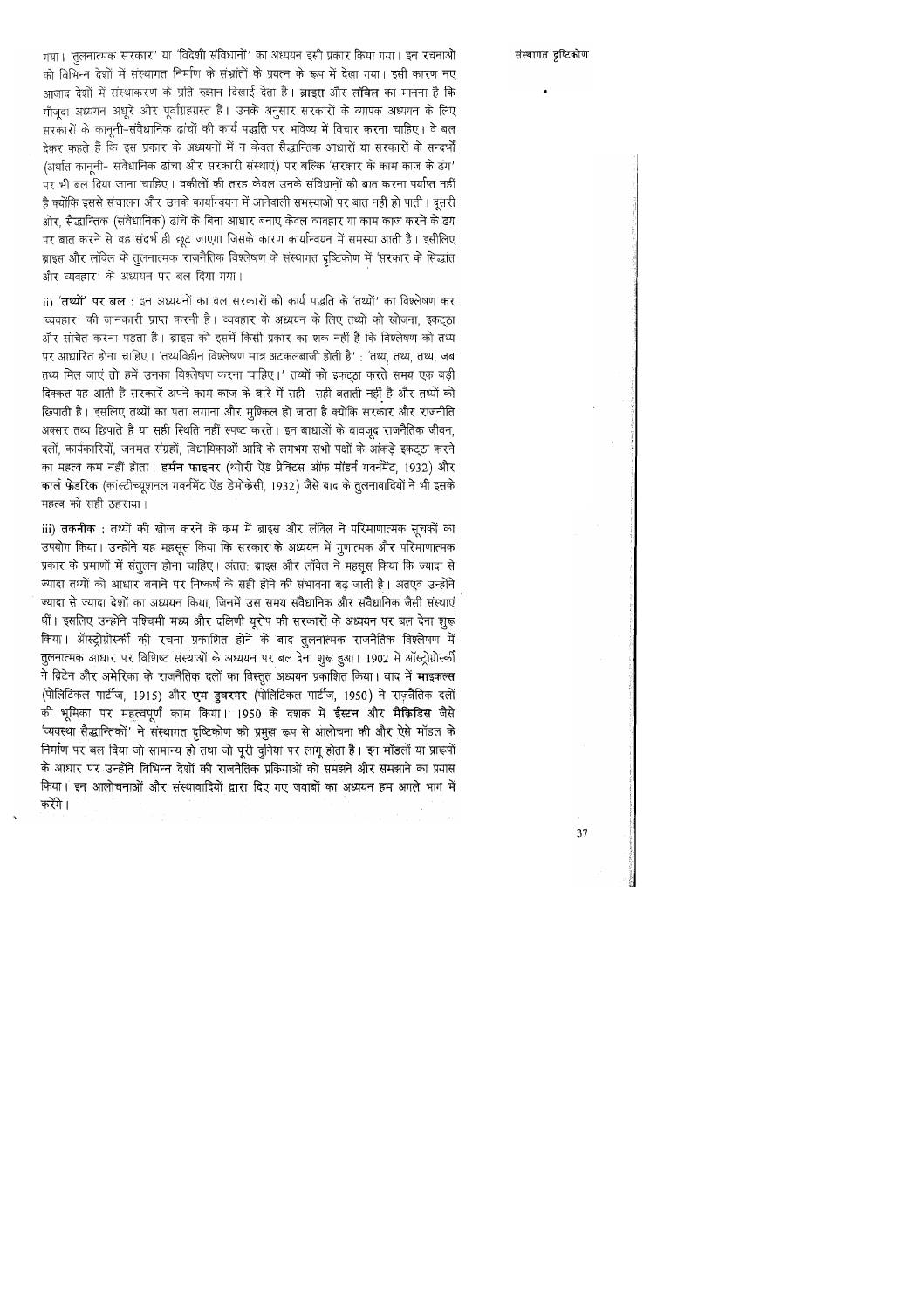तूलनात्मक विधि और दृष्टिकोण

बोध प्रश्न 2

नोट: i) नीचे दिए गए स्थान में अपना उत्तर लिखिए।

ii) इकाई के अंत में दिए उत्तरों से अपने उत्तरों का मिलान कीजिए।

1) उन्नीसवीं शताब्दी के अंत में संस्थागत दृष्टिकोणों की विशेषताओं की व्याख्या कीजिए।

## 3.3 संस्थागत दृष्टिकोण: आलोचनात्मक मूल्यांकन

यह एक रोचक तथ्य है कि तुलनात्मक राजनैतिक विश्लेषण के संस्थागत दृष्टिकोण की आलोचना अलग-अलग समयों में हुई। पहली बार आलोचना का दौर 20वीं शताब्दी के आरंभ में और फिर दूसरा दौर 1950 के दशक में आया। आलोचना के प्रत्येक दौर के बाद इस दृष्टिकोण का पुनरुत्थान नए रूप में हुआ। इस शताब्दी के अंत में जब संस्थाओं के अध्ययन में तुलना नहीं की जाती थी या सीमित तुलना की जाती थी तो इस दृष्टिकोण की यह कहकर आलोचना की गई कि क) यह अनुमानो पर आधारित है, ख) यह आदेशात्मक और मानकीय है, ग) इसमें संबंधों पर ध्यान दिए बिना नियमितताओं और अनियमितताओं पर ध्यान दिया जाता है, घ) इसमें केवल पश्चिम यूरोपीय 'प्रजातंत्रों' पर विचार किया जाता है। अत: यह जातीय केंद्रित है, ड.) यह औपचारिक ढांचे (संवैधानिक और सरकारी) पर बल देने के कारण विवराणात्मक है, च) यह ऐतिहासिक है पर विश्लेषणात्मक नहीं है, छ) इसके प्रतिपादक इस ढांचे से इस प्रकार अभिभूत हैं कि संस्थाओं का अध्ययन, करते समय वे सांस्कृतिक पृष्ठभूमि और विचारात्मक ढांचों के अन्तर को तुलना करते समय नजरअंदाज कर देते हैं। मसलन इंग्लैंड, अमेरिका और सोवियत संघ के ऊपरी सदन की तुलना, ज) उन पर यह आरोप लगाया जाता है कि उनके अध्ययन की प्रवृद्धि पूर्वाग्रहग्रस्त और अधूरी है और सैद्धान्तिक तौर पर यह कहा गया कि उन्होंने राजनैतिक जीवन के सार तत्व को नहीं पकड़ा है। ब्राइस और उनके समकालीनों के संस्थागत दृष्टिकोण की प्रकृति और विषय में मूलभूत परिवर्तन किया। उन्होंने सीमित दायरे में सही परंतु तुलनात्मक अध्ययन घुरू किया। उन्होंने सैद्धान्तिक संदर्भों और सरकार के व्यावहारिक पक्ष को मिलाकर देखने का प्रयत्न किया। 1950 के दशक में ब्राइस, लॉवेल और ऑस्ट्रोग्रोस्की के संस्थागत दृष्टिकोण को पून: डेविड ईस्टन और रॉय मैकिडिस जैसे राजनैतिक वैज्ञानिकों की आलोचना का सामना करना पड़ा। डेविड ईस्टन ने अपनी पुस्तक *द पोलिटिकल सिस्टम* (1953) में ब्राइस के दृष्टिकोण की मात्र तथ्यवाद कहकर आलोचना की। ईस्टन का आरोप था कि यह दृष्टिकोण अमेरिकी राजनीति विज्ञान से प्रभावित था जो तथ्यों पर जरूरत से ज्यादा बल देता था। उन्होंने यह माना कि ब्राइस ने सिद्धांतों की अवहेलना नहीं की है परंतु व्याख्यात्मक या सैद्धान्तिक मॉडल बनाने के कम में उन्होंने तथ्यों का अम्बार खड़ा कर दिया है जिससे सिद्धांत कमजोर हो गए हैं। (एक अन्य इकाई में आप 'व्यवस्था निर्माण' का अध्ययन करेंगे। इसमें राज्य परिघटना का अध्ययन करने में इस्टन के 'व्यवस्था दृष्टिकोण' को आधार बनाया गया है। अतएव यह समझने में दिक्कत नहीं होगी कि ईस्टन क्यों यह महसूस करते थे कि ब्राइस के दृष्टिकोण ने अमेरिकी राजनीति विज्ञान को गुमराह कर गलत रास्ते पर डाल दिया है।) जीन ब्लाडेल ने ईस्टन की आलोचना का जवाब देते हुए कहा है कि इस सिद्धांत में तथ्यों का अम्बार लगाया गया है यह आलोचना सही नहीं है। वस्तुत: समग्र राज्य विश्लेषण के लिए राजनीति वैज्ञानिकों के पास बहुत कम तथ्य मौजूद थे। वास्तविकता में अधिकांश देशों खासकर

 $\begin{array}{l} \mathbb{E} \left[ \begin{array}{cc} \mathbb{E} \left[ \begin{array}{cc} \mathbb{E} \left[ \begin{array}{cc} \mathbb{E} \left[ \begin{array}{cc} \mathbb{E} \left[ \begin{array}{cc} \mathbb{E} \left[ \begin{array}{cc} \mathbb{E} \left[ \begin{array}{ccc} \mathbb{E} \left[ \begin{array}{ccc} \mathbb{E} \left[ \begin{array}{ccc} \mathbb{E} \left[ \begin{array}{ccc} \mathbb{E} \left[ \begin{array}{ccc} \mathbb{E} \left[ \end{array} \right] \end{array} \right] \end{array} \right] \end{array$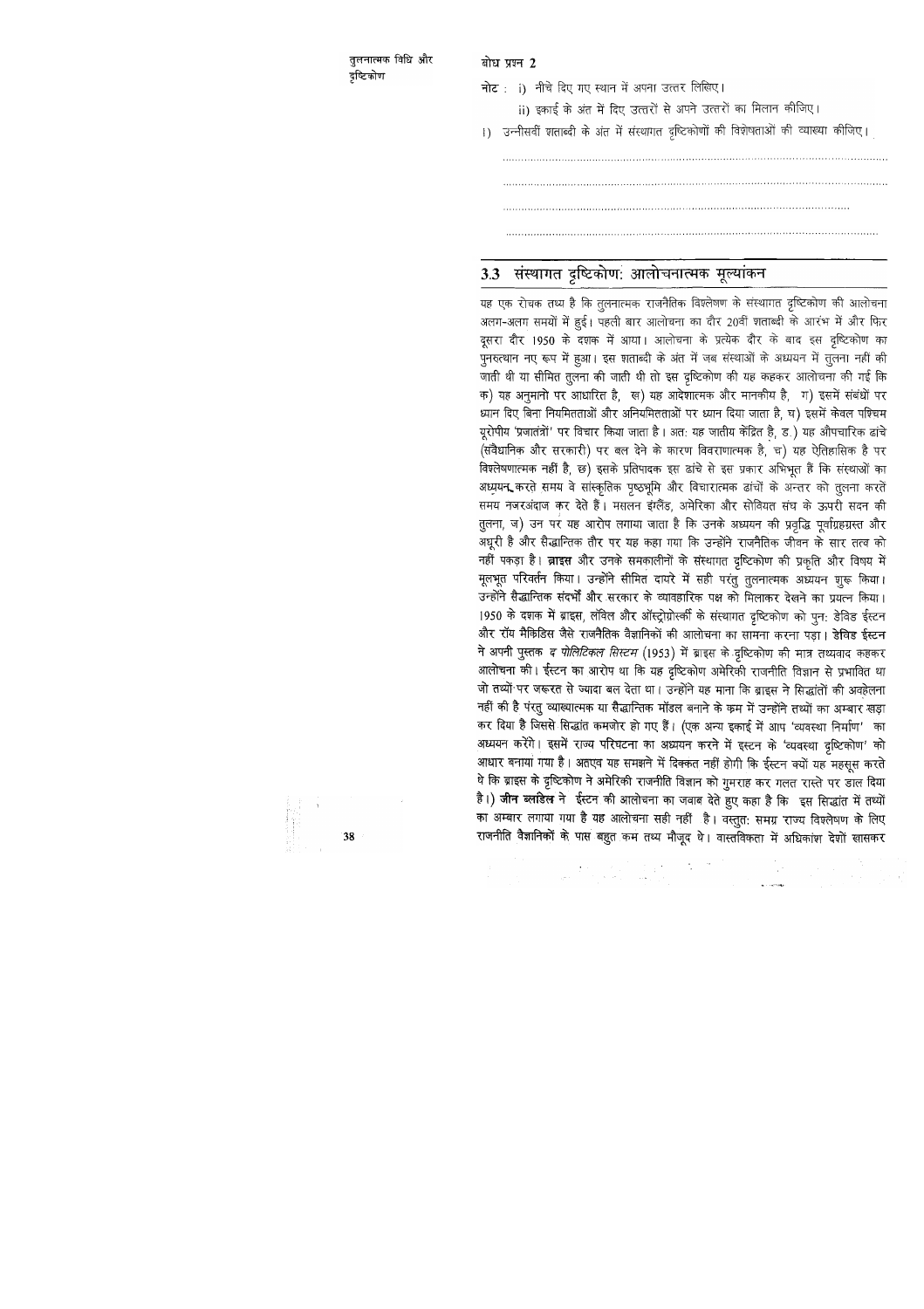साम्यवादी देशों और तथाकथित तीसरी दुनिया के देशों की प्रमुख संस्थाओं की संरचना और गतिविधियों के बारे में बहुत कम जानकारी थी। अत: ज्यादा तथ्य इकट्ठा करने को नजरअंदाज नहीं किया जा सकता। यह इस तथ्य को देखते हुए और महत्वपूर्ण हो जाता है कि सरकारें तथ्य उपलब्ध नहीं करातीं और छिपाने की कोशिश करती हैं। अधिक वैश्विक या व्यवस्थित दृष्टिकोण के समर्थकों द्वारा संस्थाओं और कानूनी व्यवस्थाओं संबंधी तथ्यों की उपयोगिता के अवमुल्यन को ब्लांडेल ने पूरी तरह गलत बताया। राजनैतिक परिघटना का अध्ययन उसके संस्थागत और कानूनी ढांचे में किया जा सकता है। राजनैतिक जीवन का पूर्ण अध्ययन करने के लिए इन सभी पक्षों का अध्ययन और तुलना करना आवश्यक है। किसी भी स्थिति में प्रभावी विश्लेषण करने के लिए तथ्यों की जरूरत पड़ती है। तथ्यों या आंकड़ों के अभाव में तर्क दिया ही नहीं जा सकता है। इसके अलावा इस बात की भी जानकारी होनी चाहिए कि राजनीतिक विश्लेषण के अध्ययन में जिन तथ्यों की जरूरत होती है उन्हें प्राप्त करना बहुत मुश्किल होता है। 1955 में **रॉय मैकिडिस** ने सरकार के तुलनात्मक अध्ययन को नई दिशा प्रदान करने की आवश्यकता की ओर इशारा किया था। उन्होंने इस बात पर बल दिया कि मौजूदा तुलनात्मक अध्ययन नाममात्र का तुलनात्मक है। मैकिडिस के अनुसार संस्थागत दृष्टिकोण की अध्ययन पद्धति गैर तुलनात्मक, सीमित, स्थिर और विवरणात्मक है। उनके अनुसार अधिकांश संस्थागत दृष्टिकोण के अध्ययन में विवरण भरे पड़े हैं। इसमें किया गया विश्लेषण ऐतिहासिक या वैधानिक है और इसलिए संकुचित भी है (देखिए रॉय मैकिडिस, *द स्टडी ऑफ* ं*कम्परेटिव गवर्नमेंट,* पृ.7-12) हालांकि 1950 के दशक में और उसके बाद भी बराबर तथ्यों की कमी महसूस की जाती रही जिससे सही निष्कर्ष निकाला जा सके। ब्लांडेल के अनुसार तथ्यों के अधिकांश की अपेक्षा मॉडलों की अधिकता ज्यादा थी। ब्लांडेल ने इस बात पर बल दिया है कि तथ्यों के बिना प्रारूपों के निर्माण से गलत सूचनाएं मिलती हैं। जिन देशों के बारे में सूचनाएं प्रचारित होने की संभावना अधिक होती है और कई बार इससे उन देशों के बारे में पूर्व धारणा बन जाती है। 1971 में लैटिन अमेरिकी विधान सभाओं के बारे में लिखते हुए डब्ल्यू एच अगोर ने यह टिप्प्णी की थी कि आमतौर पर यह माना जाता है कि विधान सभाएं बहुत कमजोर थीं। उनके अनुसार इस प्रकार के कथन पूर्णत: पूर्व धारणाओं पर आधारित थे। तथ्यों के अभाव में इन्हीं पूर्व धारणाओं के आधार पर 'सप्रयत्न अध्ययन किया गया था। इसलिए संस्थागत दृष्टिकोण के अनुयायियों ने स्पष्ट रूप से तथ्यों को जुटाने और तथ्य जुटाने के तरीकों की आवश्यकताओं पर विशेष बल दिया। हालांकि इन आलोचनाओं के बाद इस दृष्टिकोण में तुलनात्मक प्रवृत्ति बढ़ी और गैर पश्चिमी देशों को भी शामिल किया गया। इसके अलावा कानूनी-संवैधानिक ढांचों द्वारा निर्धारित न की गई संरचनाओं के तुलनात्मक अध्ययन का प्रयास भी किया गया। उदाहरण के लिए जी सारटोरी ने अपनी पुस्तक पार्टीज ऐंड पार्टी सिस्टम्स (1976) के अध्ययन में सीमित रूप में सही लेकिन साम्यवादी देशों और तीसरी दुनिया के देशों को भी शामिल किया।

बोध प्रश्न 3

नोट: i) नीचे दिए गए स्थान में अपना उत्तर लिखिए।

ii) इकाई के अंत में दिए उत्तरों से अपने उत्तरों का मिलान कीजिए।

1) ईस्टन और मैकिडिस के अनुसार संस्थागत दृष्टिकोण की क्या सीमाएं थीं ?



### संस्थागत दृष्टिकोण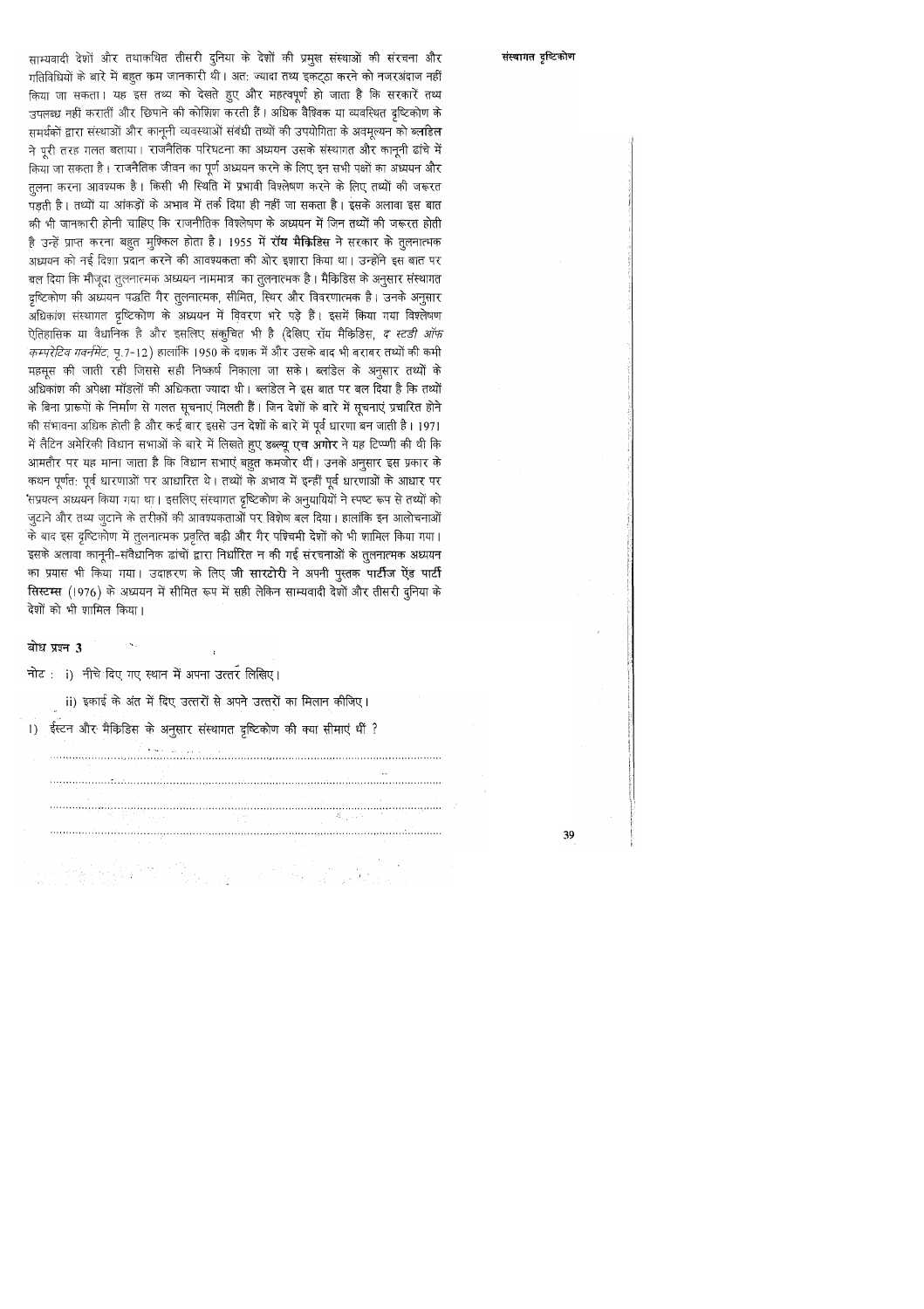तुलनात्मक विधि और दृष्टिकोण

2) ब्लांडेल ने संस्थागत दृष्टिकोण के पक्ष में क्या जवाब दिया?

# 3.4 समकालीन तुलनात्मक अध्ययन में संस्थागत दृष्टिकोण

1950 के दशक तक तूलनात्मक राजनीति में संस्थावाद कमोबेश एक विशिष्ट दृष्टिकोण बना रहा। पिछले भाग (3.2) में हम बता चुके हैं कि ब्राइस, लॉवेल और ऑस्ट्रोग्रोस्की को रचनाओं के जरिए यह दृष्टिकोण उभर कर सामने आया। हरमन फाइनर (*थ्योरी ऐंड प्रैक्टिस ऑफ मॉडर्न गवर्नमेंट्स,* 1932) और कार्ल फ्रेडरिक (कांस्टीच्यूशनल गवर्नमेंट ऐंड डेमोकेसी, 1932) ने तुलनात्मक राजनीति के क्षेत्र में अभूतपूर्व कार्य किया। उदारवादी संवैधानिक सिद्धांत के समर्थन में इन विद्वानों ने औपचारिक संस्थागत ढांचों का अध्ययन करते हुए उनकी कानूनी शक्तियों और कार्यों पर बल दिया। तुलनात्मक सरकार या विदेशी संविधानों के अध्ययन में इन रचनाओं का महत्वूपर्ण योगदान रहा है और कई देशों में संस्थागत निर्माण के प्रयासों में इसे प्रासंगिक माना गया है। नए आजाद देशों को महत्व मिला है। इस सिद्धांत में संस्थागत निर्माण पर बल दिए जाने के कारण ऐसा हुआ है।

संस्थागत दृष्टिकोण का मुख्य बल (विषय वस्तु) इस प्रकार था, क) कानून और संविधान, ख) संप्रभुता, अधिकार क्षेत्र, कानूनी और विधायी उपकरणों के विभिन्न रूपों को समझने के लिए सरकार और राज्य का ऐतिहासिक अध्ययन, ग) सरकार के विभिन्न ढांचों के कार्य करने के तरीके (सिद्धांत और व्यवहार)। इसमें सत्ता के बंटवारे का भी अध्ययन किया जाता है जिसके तहत राष्ट्र और राज्य, केंद्र और स्थानीय सरकार, प्रशासन और नौकरशाही, कानूनी और संवैधानिक प्रचलनों और सिद्धांतों के परस्पर संबंध का भी अध्ययन किया जाता है। इस दृष्टिकोण के पीछे प्रजातंत्र की पश्चिमी अवधारणा निहित है। प्रस्तावना (3.1) में हमने बताया है कि प्रजातंत्र का न केवल जन्म ही पश्चिम में देखा गया है बल्कि उसे उसी रूप में सभी जगह इसे लागू किए जाने की कल्पना की गई है और सलाह़ दी गई है। जैसा कि हम पहले बता चुके हैं इससे अध्ययन पश्चिम केंद्रित हो गया है अर्थात पश्चिम यूरोप और उत्तरी अमेरिका के देशों को ध्यान में रखकर अध्ययन किया गया है। ब्लांडेल का मानना है कि 1950 के दशक में इस दृष्टिकोण के प्रभाव में इस कारण से भी गिरावट आई क्योंकि इसमें गैर पश्चिमी (उदारवादी) सरकारों खासकर पूर्वी यूरोप के साम्यवादी देशों और एशिया तथा लैटिन अमेरिका के नए आजाद हुए देशों को शामिल नहीं किया गया। अत: सिद्धांत और व्यवहार को साथ लेकर चलने का दावा करनेवाला यह दृष्टिकोण उदारवादी संवैधानिक प्रजातंत्रों का अध्ययन करने के लिए अपने ढांचों को बदल नहीं सका। 1950 के दशक में संस्थागत दृष्टिकोण के पतन का एक कारण यह भी था कि व्यवस्था सिद्धांतकारों ने तथ्यों के आधार पर निष्कर्ष निकालने की बजाए प्रेरक सामान्यीकरण के आधार पर सिद्धांत विकसित किए गये।

1960 के अंत और 70 के दशक में संस्थागत दृष्टिकोण फिर से एक नए रूप में सामने आया जिसे नौसंस्थावाद कहा जाता है। जिसकी विशेषताएं इस प्रकार हैं: क) नए संस्थावाद में संस्थाओं के सिद्धांत और व्यवहार का अध्ययन किया जाता है। यह दृष्टिकोण राज्य और इसकी संस्थागत संरचनाओं के महत्व पर बल देता है। (पी इवेन्स, डी र्**यूग्रेमेयर और टी स्कॉकपॉल सं**. *ब्रिगिंग द* स्टेट बैक इन, 1985)। इसमें उस बृहद ढांचे की चर्चा नहीं की गई जिसके तहत संस्थाएं काम करती हैं (संरचनात्मक-कार्यात्मक दृष्टिकोण में यह पद्धति अपनाई जाती है)। इसके बजाए इसमें संस्थाओं के आपस में जुड़े रहने के तरीके पर बल दिया जाता है। ख) ढांचों से अपने को दूर रखने के बावजूद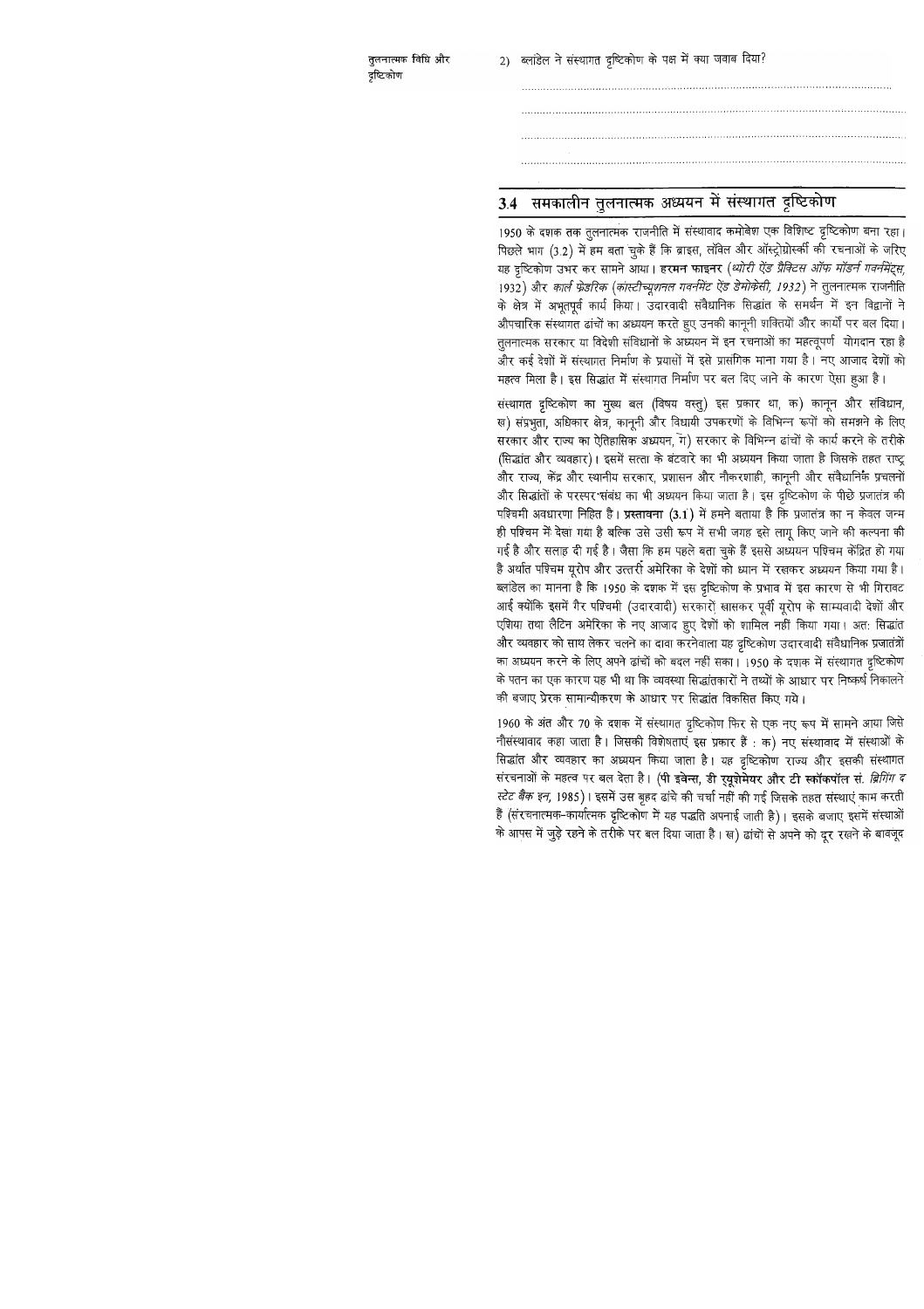यह दृष्टिकोण सामान्यीकृत निष्कर्षों से बच नहीं पाता। तथ्यों के संग्रह में भी कोई कमी नहीं आती इन विभिन्न पद्धतियों में संतुलन स्थापित करने के लिए अर्थात सामान्यीकृत निष्कर्षों के लिए तथ्य आधारित अध्ययन करने में संस्थागत दृष्टिकोण कुछ बातों की सावधानी रखता है:

i) तथ्यों की ठीक से जांच कर ही निष्कर्ष निकाले जाते हैं और, ii) प्रेरक विधि का भी इस्तेमाल किया जाता है ताकि सामान्यीकरण के दौरान भी इन तथ्यों के निकट रहा जा सके (देखिए जेन ब्लांडेल, *दिन ऐंड नाउ. कम्पेरेटिव पॉलिटिक्स'*, पृ 160); iii) इस दृष्टिकोण का बल कमोबेश तथाकथित मध्यम दूरी के विश्लेषण पर रहा है जहां विशिष्ट संस्थाओं के तथ्यों को इकट्ठा कर बड़े क्षेत्रों पर विचार किया जाता है जिसमें तुलना की काफी गुंजाइश होती है। परंतु यहां प्रेरक प्रारूपों का उपयोग किए बिना तथ्यों का विश्लेषण किया जाता है। इस प्रकार राजनैतिक दलों (उदाहरणस्वरूप जी. सारटोरी की पुस्तक *'पार्टीज ऐंड पार्टी सिस्टम्स',* 1976, बज और एच केमन, *'पार्टीज ऐंड* डेमोकेसी, ' 1990), दबाव समूहों, (एफ. केसल्स, प्रेशर युप्स ऐंड पॉलिटिकल कल्चर, ' 1967), न्यायपालिका, (जी सुबर्ट, ज्यूडिसियल बीहेवियर, 1964), विधायिकायों (एम.एल.मेजी, 'कम्परेटिव *लेजिसलेचर्स.,* 1979, ए कॉर्नबर्ग, *'लेजिसलेचर्स इन कम्परेटिव परप्रिक्टिव,'* 1973, जेन ब्लांडेल, 'कम्परेटिव लेजिसलेचर्स,' 1973; डब्ल्यू.एच.आर, 'लैटिन अमेरिकन लेजिसलेचर्स,' 1971) और सेना (एस. ई. फिनर, *'मैन ऑन हॉर्सबैक,'* 1962) का अध्ययन किया जाता है।

### बोध प्रश्न 3

नोट: i) नीचे दिए गए स्थान में अपना उत्तर लिखिए।

ii) इकाई के अंत में दिए उत्तरों से अपने उत्तरों का मिलान कीजिए। 1) सभी तुलनात्मक राजनैतिक विश्लेषण में संस्थागत दृष्टिकोण की क्या स्थिति है ?



संस्थागत दृष्टिकोण अपने विभिन्न रूपों में तुलनात्मक राजनैतिक विश्लेषण का एक प्रमुख घटक रहा है। आरंभ से ही संस्थाओं के कामकाज का अध्ययन राजनैतिक विश्लेषण के केंद्र में रहा है। इसी के तहत *रिपब्लिक* में प्लेटो ने आदर्श राज्य की खोज की और अपनी 'पॉलिटिक्स' में अरस्तु ने राज्यों के प्रकार बताए। इस दृष्टिकोण का क्लासिकल और आरंभिक स्वरूप दार्शनिक और अनुमान आधारित था जिसमें आदर्श राज्यों की चर्चा की जाती थी और सरकार के काम काज की स्थिति के नुस्खे बताए जाते थे। मॉन्टेस्क्यू और उसके अनुयायियों ने इस दृष्टिकोण को प्रजातंत्र के कानूनी-संवैधानिक ढांचों से जोड़कर देखा। पंरतु उदारवादी संवैधानिक प्रजातंत्र की संस्थाओं में इस आस्था के बावजूद सरकारी काम काज के तरीके का अध्ययन नहीं हो सका। अभी हाल तक, खासतौर पर उन्नीसवीं गंताब्दी के अन्त तक, राजनीति वैज्ञानिक और कानूनी विशेषज्ञ कानूनी-संवैधानिक ढांचों से मुक्त नहीं हो पाए थे। इसलिए यह कहा जा सकता है कि यह दृष्टिकोण संविधानों और सरकार की कानूनी औपचारिक संस्थाओं तथा उदारवादी प्रजातंत्र के मानवीय मूल्यों से प्रभावित था। इस दृष्टिकोण को औपनिवेशिक शासकों ने अपने उपनिवेशों में यूरोपीय उदारवादी मूल्यों को लोकप्रिय बनाने के लिए भी बढ़ावा दिया। विभिन्न देशों में संभ्रांतों द्वारा संस्था निर्माण में भी संस्थावादियों के काम काफी प्रासंगिक रहे हैं। इसीलिए नए आजाद हुए देशों में संस्थावाद के प्रति

संस्थागत दृष्टिकोण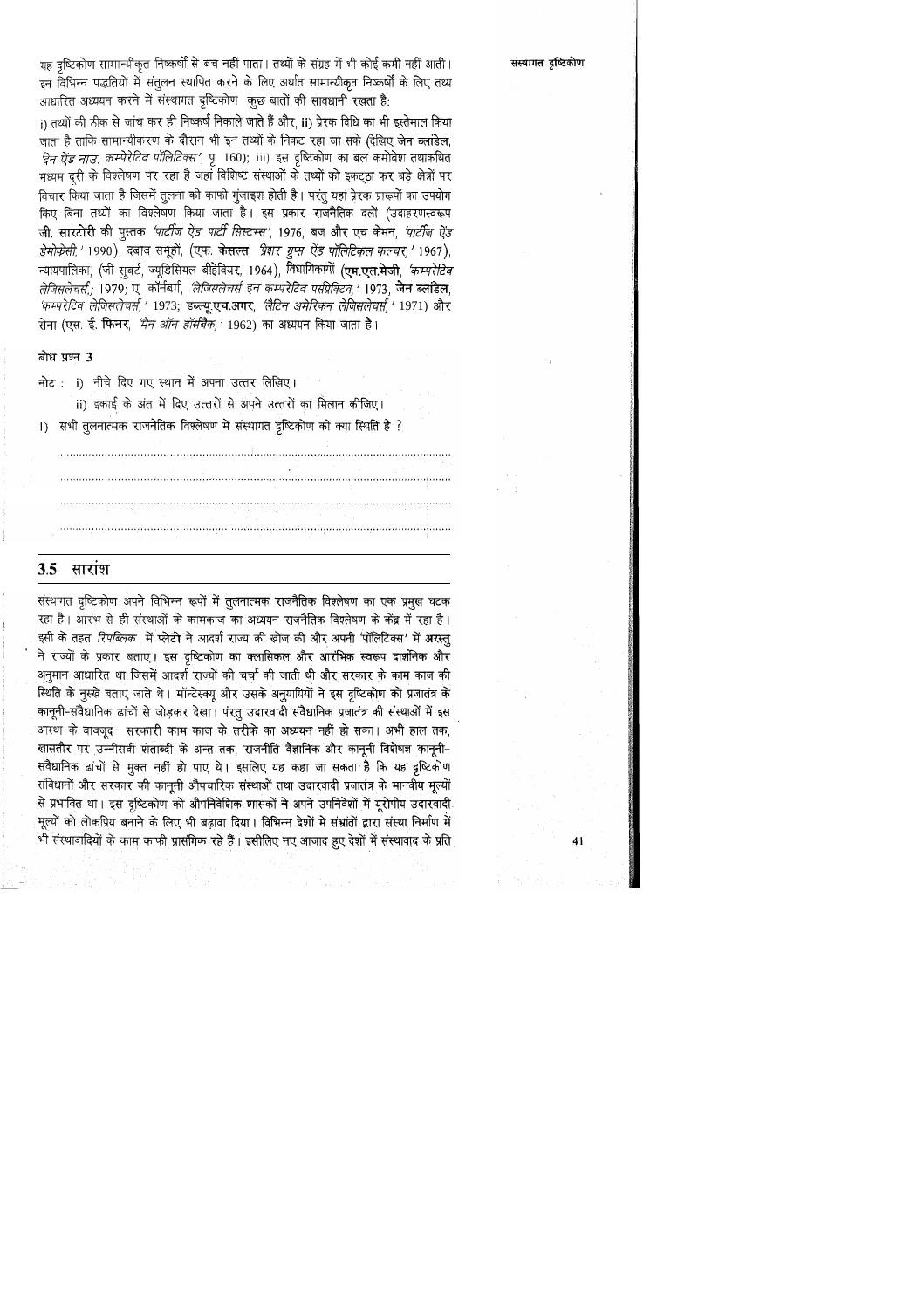तुलनात्मक विधि और दृष्टिकोण

इतना झुकाव बढ़ा। उन्नीसवीं शताब्दी के अन्त और बीसवीं शताब्दी के आरंभ में ही ब्राइस, लॉवेल और ऑस्ट्रोगोर्स्की जैसे विद्वानों ने संस्थाओं के अध्ययन के लिए नई दिशाओं की खोज की। क) उन्होंने सैद्धांतिक-कानूनी- संवैधानिक ढांचे का एक साथ अध्ययन किया और उनके काम काज के तरीके से जुड़े तथ्य इकट्ठे किए और, ख) अन्य देशों की संस्थाओं का अध्ययन कर उन्होंने अपने अध्ययन को तुलनात्मक दिशा प्रदान की। इस प्रकार यह कहा जा सकता है कि बीसवीं शताब्दी के पहले 25 वर्षों में इस सिद्धांत ने सीमित रूप से ही सही पर तुलनात्मक स्वरूप अख्तियार कर लिया था और इसमें विश्लेषण, सिद्धांत और संस्थाओं के कामकाज करने के तरीकों को भी शामिल कर लिया था। 1950 के दशक के दौरान इस दृष्टिकोण पर ईस्टन और मैक्रिडिस जैसे 'व्यवस्था निर्माताओं' ने काम किया। उन्होंने इस दृष्टिकोण की आलोचना इस आधार पर की- क) तथ्यों पर जरूरत से ज्यादा बल देना, ख) ऐसे सिद्धांतों का अभाव जो दूसरे देश की संस्थाओं पर भी लागू हो सके, ग) तुलनात्मक स्वरूप का अभाव। इन सिद्धांतकारों ने एक समग्र या वैश्विक मॉडल या व्यवस्था बनाने पर बल दिया जो दुनिया भर के सभी देशों की संस्थाओं के काम काज को व्याख्यायित कर सके। संस्थागत दृष्टिकोण के प्रतिपादकों की इस बात के लिए भी आलोचना की गई कि उनका अध्ययन पश्चिम केंद्रित है अर्थात उन्होंने अपने अध्ययन के घेरे में तीसरी दुनिया के देशों और पूर्वी यूरोप के साम्यवादी देशों की संस्थाओं को शामिल नहीं किया है। इन देशों का अध्ययन न करने से यह सिद्धांत सभी देशों पर लागू नहीं होता है और इसमें केवल पश्चिमी उदारवादी संस्थागत प्रजातंत्रों का ही सैद्धान्तिक विवेचन किया जाता है। इनके पास विकासशील और साम्यवादी दुनिया के देशों की संस्थाओं को समझने का कोई तरीका नहीं था; इसलिए धीरे-धीरे इस दृष्टिकोणों का प्रभाव कम होता चला गया। परंतु 1960 के दशक के अंत और 70 के दशक के आरंभ में यह दृष्टिकोण फिर से नए रूप में उभरा। इसमें तथ्यों पर बल दिया गया। सामान्यीकृत सैद्धान्तिक वक्तव्य भी दिए गए। केवल मॉडल बनाने के प्रयत्न नहीं किए गए।

### बोध प्रश्न 5

नोट: i) नीचे दिए गए स्थान में अपना उत्तर लिखिए।

ii) इकाई के अंत में दिए उत्तरों से अपने उत्तरों का मिलान कीजिए।

1) संस्थागत दृष्टिकोण का ऐतिहासिक विकास प्रतिपादित कीजिए। प्रत्येक चरण की विशेषताएं बताते हुए उनका अन्तर स्पष्ट कीजिए।

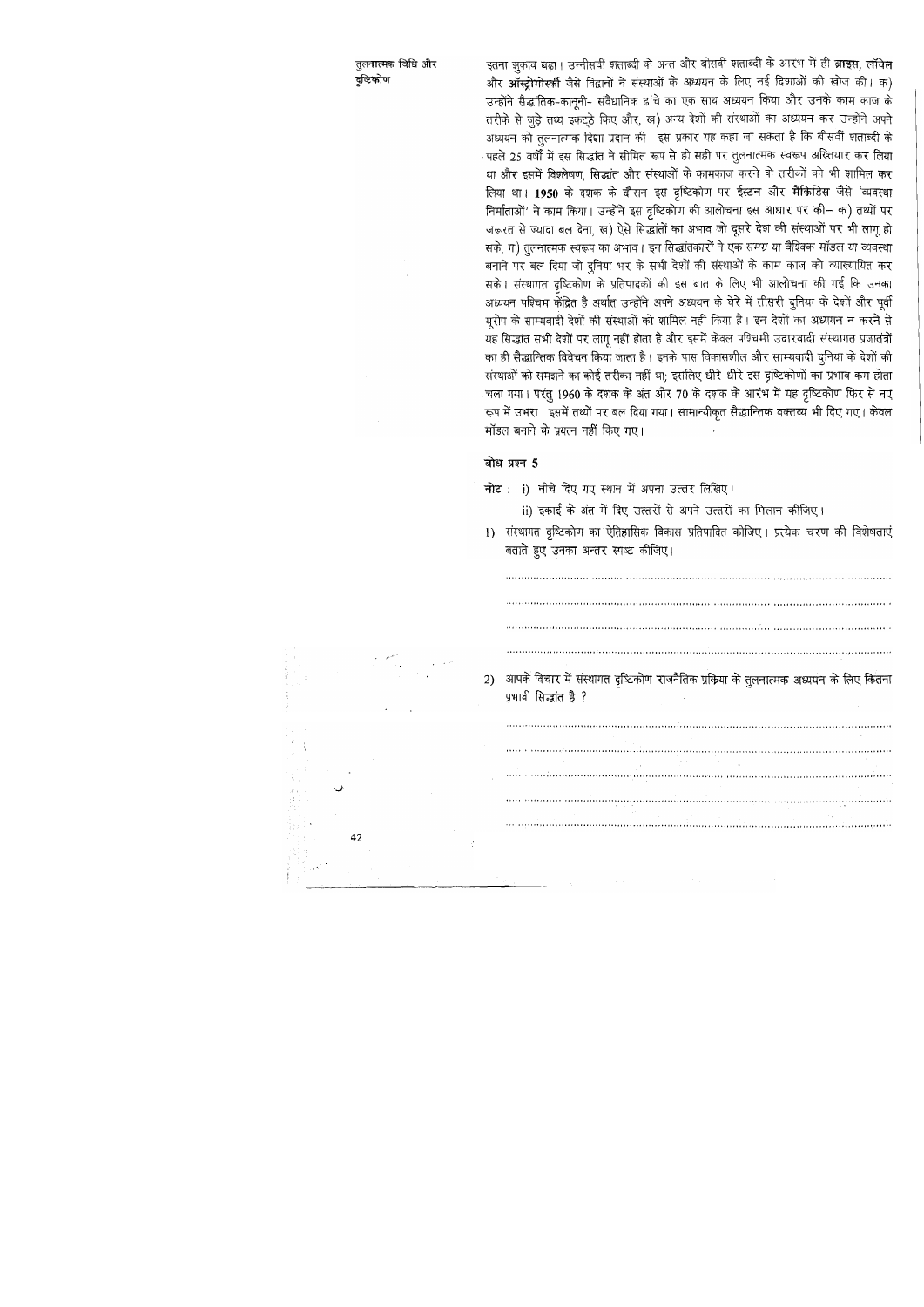| ़दर्शन का एक क्षेत्र जिसमें ज्ञान और अनुभव को एक सूत्र में पिरोने का<br>अनुभववाद<br>प्रयास किया जाता है। शुद्ध अनुभववादी यह मानते हैं कि सही ज्ञान का<br>आधार तथ्य हैं जो अनुभव से प्राप्त किए जाते हैं।<br>अपनी संस्कृति पर आधारित मूल्यों और सिद्धांतों को दूसरे लोगों और<br>जातीय केंद्रियता<br>समूहों पर लागू करना; जातीय केंद्रियता में एक पूर्वाग्रह या मिथ्यावर्णन<br>होता है।<br>तथ्य किसी मामले से सम्बद्ध होता है और इसका संबंध पर्यवेक्षण और<br>तथ्य<br>अनुभव से होता है।<br>संवैधानिक रूझान जिसमें मंत्रिमंडलों, विधायकों, न्यायालयों और<br>औपचारिक–वैधानिकता :<br>नौकरशाहियों के काम काज के तरीके से सम्बन्धित नियमों का<br>विस्तृत उल्लेख होता है।<br>एक प्रकार का प्रजातांत्रिक शासन जो सीमित सरकार के सिद्धांत और<br>उदारवादी प्रजातंत्र<br>जनता के आदर्श के बीच संतुलन स्थापित करता है। इसकी 'उदारवादी'<br>विशेषताएं सरकार पर लगाई गई आंतरिक और बाहरी नियंत्रणों से<br>प्रतिबिंबित होती है जिसका निर्माण जनता को स्वतंत्रता प्रदान करने<br>तथा नागरिकों को राज्य से सुरक्षा प्रदान करने के लिए की जाती है।<br>इसकी जनतांत्रिक प्रकृति नियमित और प्रतियोगात्मक अनुभव की<br>प्रणाली पर आधारित होती है। जिसमें वयस्क मताधिकार और राजनैतिक<br>समानता के आधार पर मतदान कराया जाता है।<br>मॉडल या प्रारूप अनुभव सिद्ध आंकड़े का सैद्धान्तिक प्रतिनिधित्व है<br>मॉडल<br>जिसमें कुछ महत्वपूर्ण अन्तर्कियाओं को समझने का प्रयास किया जाता<br>है ।<br>तुलनात्मक सरकार के क्षेत्र के अधिकांश ग्रंथों में या तो किसी एक देश<br>गैर तुलना<br>का अध्ययन किया गया है या कुछ देशों का विस्तृत वर्णन प्रस्तुत कर<br>दिया गया है।<br>मानकीय<br>मूल्यों और आचरण के मानकों का नुस्खा 'क्या है' के बजाए 'क्या होना<br>चाहिए' ।<br>संकुचित दृष्टिकोण<br>सीमित दायरे में बंधा होना। उदाहरण के लिए तुलनात्मक राजनीति में<br>अध्ययन किए जाने वाले देशों के चुनावों में एक खास तरह का पूर्वाग्रह | बिना किसी स्पष्ट अवधारणात्मक ढांचे के कुछ देशों का विस्तृत वर्णन<br>$\ddot{\cdot}$<br>करते हुए राजनैतिक संस्थाओं का अध्ययन। |  |
|-----------------------------------------------------------------------------------------------------------------------------------------------------------------------------------------------------------------------------------------------------------------------------------------------------------------------------------------------------------------------------------------------------------------------------------------------------------------------------------------------------------------------------------------------------------------------------------------------------------------------------------------------------------------------------------------------------------------------------------------------------------------------------------------------------------------------------------------------------------------------------------------------------------------------------------------------------------------------------------------------------------------------------------------------------------------------------------------------------------------------------------------------------------------------------------------------------------------------------------------------------------------------------------------------------------------------------------------------------------------------------------------------------------------------------------------------------------------------------------------------------------------------------------------------------------------------------------------------------------------------------------------------------------------------------------------------------------------------------------------------------------------------------------------|-----------------------------------------------------------------------------------------------------------------------------|--|
|                                                                                                                                                                                                                                                                                                                                                                                                                                                                                                                                                                                                                                                                                                                                                                                                                                                                                                                                                                                                                                                                                                                                                                                                                                                                                                                                                                                                                                                                                                                                                                                                                                                                                                                                                                                         |                                                                                                                             |  |
|                                                                                                                                                                                                                                                                                                                                                                                                                                                                                                                                                                                                                                                                                                                                                                                                                                                                                                                                                                                                                                                                                                                                                                                                                                                                                                                                                                                                                                                                                                                                                                                                                                                                                                                                                                                         |                                                                                                                             |  |
|                                                                                                                                                                                                                                                                                                                                                                                                                                                                                                                                                                                                                                                                                                                                                                                                                                                                                                                                                                                                                                                                                                                                                                                                                                                                                                                                                                                                                                                                                                                                                                                                                                                                                                                                                                                         |                                                                                                                             |  |
|                                                                                                                                                                                                                                                                                                                                                                                                                                                                                                                                                                                                                                                                                                                                                                                                                                                                                                                                                                                                                                                                                                                                                                                                                                                                                                                                                                                                                                                                                                                                                                                                                                                                                                                                                                                         |                                                                                                                             |  |
|                                                                                                                                                                                                                                                                                                                                                                                                                                                                                                                                                                                                                                                                                                                                                                                                                                                                                                                                                                                                                                                                                                                                                                                                                                                                                                                                                                                                                                                                                                                                                                                                                                                                                                                                                                                         |                                                                                                                             |  |
|                                                                                                                                                                                                                                                                                                                                                                                                                                                                                                                                                                                                                                                                                                                                                                                                                                                                                                                                                                                                                                                                                                                                                                                                                                                                                                                                                                                                                                                                                                                                                                                                                                                                                                                                                                                         |                                                                                                                             |  |
|                                                                                                                                                                                                                                                                                                                                                                                                                                                                                                                                                                                                                                                                                                                                                                                                                                                                                                                                                                                                                                                                                                                                                                                                                                                                                                                                                                                                                                                                                                                                                                                                                                                                                                                                                                                         |                                                                                                                             |  |
|                                                                                                                                                                                                                                                                                                                                                                                                                                                                                                                                                                                                                                                                                                                                                                                                                                                                                                                                                                                                                                                                                                                                                                                                                                                                                                                                                                                                                                                                                                                                                                                                                                                                                                                                                                                         |                                                                                                                             |  |
| दिखाई देता है और इन पर विचार करने के लिए प्रयुक्त निर्धारक तत्वों<br>में भी एक प्रकार का संकुचित दृष्टिकोण दिखाई देता है। इस प्रकार के<br>अध्ययन में ज्यादातर यूनाइटेड किंगडम, फ्रांस, जर्मनी, और अमेरिका<br>का अध्ययन किया जाता है।                                                                                                                                                                                                                                                                                                                                                                                                                                                                                                                                                                                                                                                                                                                                                                                                                                                                                                                                                                                                                                                                                                                                                                                                                                                                                                                                                                                                                                                                                                                                                    |                                                                                                                             |  |
| किसी चीज को देखने, व्याख्या करने और सामाजिक यथार्थ का अनुभव<br>नजारया<br>करने के लिए सामाजिक विज्ञानों में नजरिया या दृष्टिकोणों का उपयोग<br>किया जाता है।                                                                                                                                                                                                                                                                                                                                                                                                                                                                                                                                                                                                                                                                                                                                                                                                                                                                                                                                                                                                                                                                                                                                                                                                                                                                                                                                                                                                                                                                                                                                                                                                                              |                                                                                                                             |  |

संस्थागत दृष्टिकोण

 $\sim$ 

 $\sim$ 

 $\sim$ 

 $\ddot{\phantom{1}}$ 

 $\frac{43}{ }$ 

 $\bar{\alpha}$